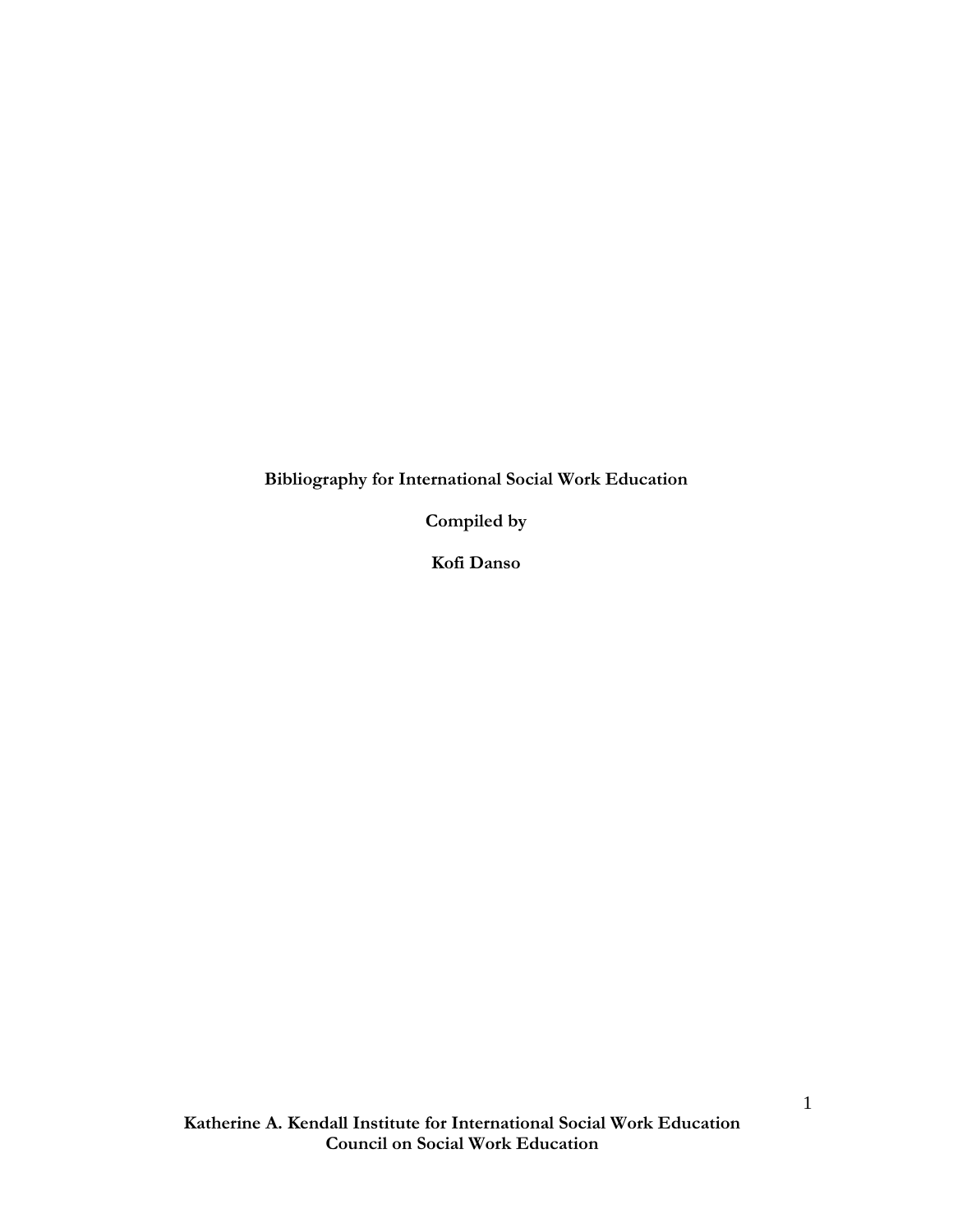#### **Bibliography for International Social Work Education**

This resources material consists of bibliographies of journal articles, books, and other publication materials relevant for incorporating international content into social work. Included is a list of journals with international focus and international conferences. There is also a list of journals relevant for international social work education, research and practice.

#### **JOURNAL ARTICLES**

- Abbott, A. A. (1999). Measuring social work values: A cross-cultural challenge for global practice. *International Social Work, 42*(4), 455-470.
- Abdulai, A., Barrett, C. B., & Hoddinott, J. (2005). Does food aid really have disincentive effects? New evidence from sub-Saharan Africa. *World Development, 33*(10), 1689- 1704.
- Abramovich, D. (2005). Overcoming the cultural barriers of conflict: Dialogue between Israelis and Palestinians, Jews and Muslims. *Journal of Intercultural Studies, 26*(4), 293- 313.
- Ahmadi, N. (2003). Globalisation of consciousness and new challenges for international social work. *International Journal of Social Welfare*, *12*(1), 14-23.
- Asamoah, Y., Healy, L., & Mayadas, N. (1997). Ending the international–domestic dichotomy: New approaches to a global curriculum for the millennium. *Journal of Social Work Education*, *33*(2), 389-401.
- Babacan, H., & Gopalkrishnan, N. (2001). Community work partnerships in a global context. *Community Development Journal, 36*(1), 3-17.
- Boehm, W. W. (1980). Teaching and learning international welfare. *International Social Work, 23*(2), 17-24.
- Bogo, M., & Herington, W. (1986). Field instruction based on a social development practice model: The example of Sri Lanka. *International Social Work, 29*(1), 73-82.
- Bogo, M., & Herington, W. (1988). Consultation in social work education in the international context. *International Social Work, 31*(4), 305-316.
- Boyle, D. P., Nackerud, L., & Kilpatrick, A. (1999). The road less traveled. Cross-cultural, international experiential learning. *International Social Work, 42*(2), 201-214.
- Brown, M., & Neku, R. J. (2004). A historical review of the South African social welfare system and social work practitioners' views on its current status. *International Social Work, 48*(3), 301-312.
- Burke, J., & Ngonyani, B. (2004). A social work vision for Tanzania. *International Social Work, 47*(1), 39-52.
- Campfens, H. (1990). Issues in organizing impoverished women in Latin America. *Social Development Issues, 13*(1), 20-43.
- Carpenter, M. (2000). Health for some: Global health and social development since Alma Ata. *Community Development Journal,* 35, 336-351.
- Caragata, L, & Sanchez, M. (2002). Globalization and global need: The new imperatives for expanding international social work education in North America. *International Social Work, 45*(2), 217-238.
- Castex, G. M. (1993). Frames of reference: The effects of ethnocentric map projections on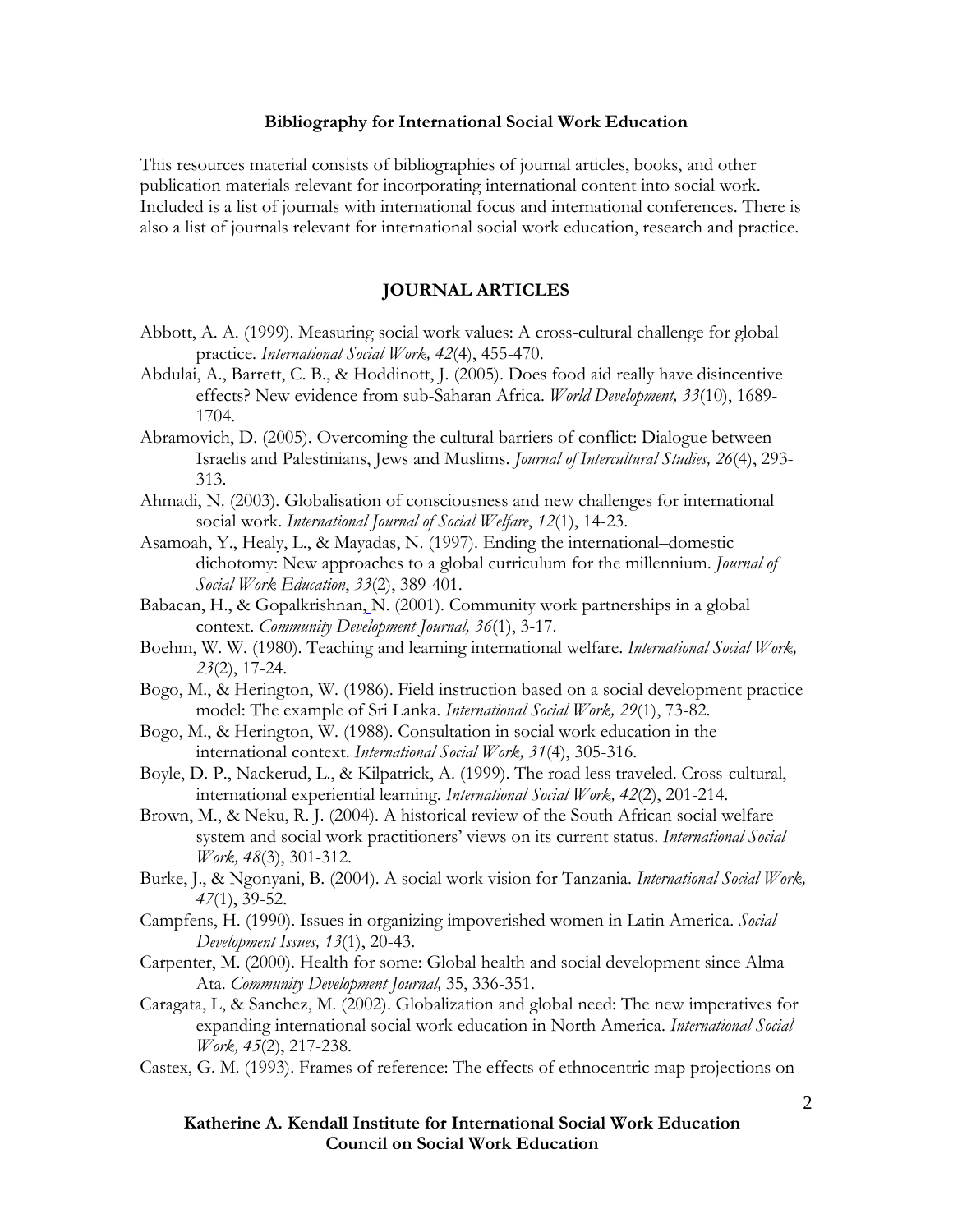professional practice. *Social Work, 38*(6), 685-693.

- Castro-Leal, F., Dayton, J., Demery, L., & Mehra, K. (1999). Public social spending in Africa: Do the poor benefit? *World Bank Research Observer*, *14*(1), 49-72.
- Chen, S., & Ravallion, M. (2000). How did the world's poorest fare in the 1990s? *Review of Income and Wealth, 47*(3), 1-35.
- Clifford, D. (2002). Resolving uncertainties? The contribution of some recent feminist ethical theory to the social professions. *European Journal of Social Work, 5*(1), 31-42.
- Cnaan, R. (1991). Neighborhood organization and social development in Israel. *Social Development Issues, 13*(2), 44-53.
- Craig, G., Mayo, M., & Taylor, M. (2000). Globalization from below: Implications for the Community Development Journal. *Community Development Journal*, 35, 323-335.
- Crawley, B. K. J. (2003). Creative pathways to establishing a graduate social work program: An international context. *International Social Work*, *46*(4), 511-523.
- Daniels, J. E. (2001). Africentric social work practice: The new approach for social work practice intervention in the 21st century. *International Social Work*, *44*(3), 301-309.
- D'Cruz, H., Soothill, K., Francis, B., & Christie, A. (2002). Gender, ethics and social work. An international study of students' perceptions at entry into social work education. *International Social Work*, *45*(2), 149-167.
- Dominelli, L. (2005). International social work: Themes and issues for the 21st century. *International Social Work, 48*(4), 504-507.
- Drachman, D., Kwon-Ahn, Y. H., & Pauline, A. (1996). Migration and resettlement experiences of Dominican and Korea families. *Families & Societies*, 77(10), 626-638.
- Drucker, D. (2003). Whither international social work? A reflection. *International Social Work*, *46*(1), 53-81.
- Everly, G. S. (1999). Toward a model of psychological triage: Who will most need assistance? *International Journal of Emergency Mental Health,* 3, 151-154.
- Farazmond, A. (2001). *Handbook of Crisis and Emergency Management*. New York: Marcel Dekker Inc.
- Fisher, J. (1998). *Non-governments, NGO and the political development of the third world*. West Hartford, CT: Kumarian Press.
- Fukuyama, F. (2001), Social capital, civil society and development. *Third World Quarterly*, *22*(1), 7-20.
- Gillespie, D. F. & Streeter, C. F. (1987). Conceptualizing and measuring disaster preparedness. *International Journal of Mass Emergencies and Disasters, 5*(2), 155-176.
- Glassman, R. M., Swatos, W. H. Jr., & Denison, B. J. (2004). *Social problems in global perspective*. Lanham, MD: University Press of America.
- Gopaul-McNicol, S. (1993). *Working with West Indian families*. New York: Guilford Publications.
- Gray, M., & Fook, J. (2004). The quest for a universal social work: some issues and implications. *Social Work Education, 23*(5), 625-644.
- Gray, M. (2005). Dilemmas of international social work: paradoxical processes in indigenisation, universalism and imperialism. *International Journal of* Social *Welfare*, *14*(3), 231-238.

Hall, A., & Midgley, J. (2004). *Social policy for development*. Thousand Oaks, CA: SAGE.

Hancock, G. (1992). *Lords of poverty: The power, prestige, and corruption of the international aid business*. Boston: Atlantic Monthly Press.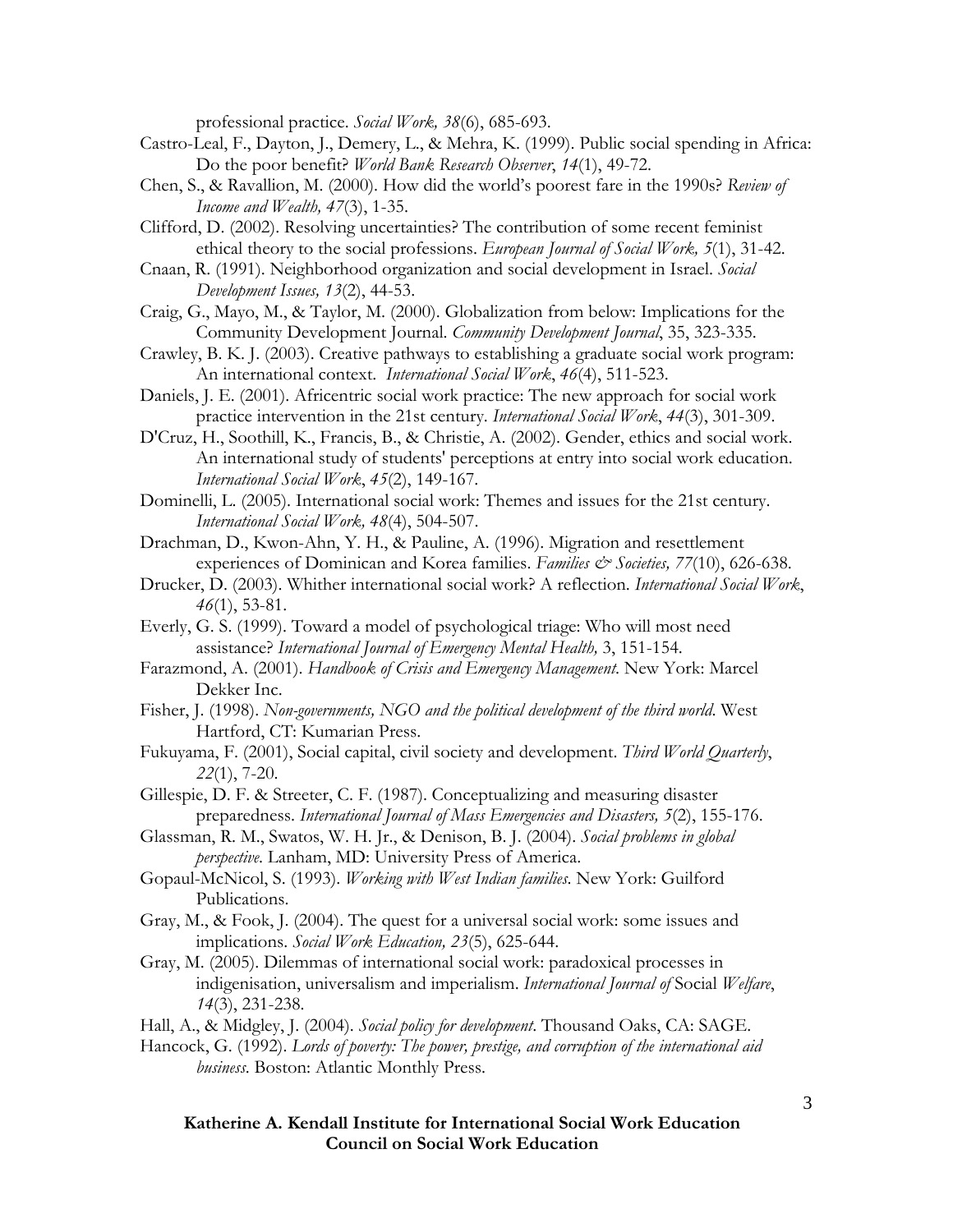- Harris, R. (1990). Beyond rhetoric: A challenge for international social work. *International Social Work*, 33, 203-212.
- Haug, E. (2005). Critical reflections on the emerging discourse of international social work. *International Social Work, 48*(2), 126-135.
- He, W. (2005). Introduction: kinship and family in international context. *International Journal of Sociology and Social Policy, 25*(3), 1-8.
- Healy, L. M. (1986). The international dimension in social work education: Current efforts, future challenges. *International Social Work, 29*(2), 135-147.
- Healy, L. M. (1988). Curriculum building in international social work: Toward preparing professionals for the global age. *Journal of Social Work Education, 24*(3), 221-228.
- Healy, L. M., Maxwell, J. A., & Pine, B. A. (1999). Exchanges that work: Mutually and sustainability in the Caribbean/USA academic partnership. *Social Development Issues*, *21*(3), 14-21.
- Healy, L. M. (2001). *International social work: Professional action in an interdependent world*. New York, NY: Oxford University Press.
- Healy, L. M., Asamoah, Y., & Hokenstad, M.C. (Eds.). (2003). *Models of international collaboration in social work education*. Alexandria, VA: Council on Social Work Education.
- Held, D., McGrew, A., Goldblatt, D., & Perraton, J. (1999). *Global transformations: politics, economics and culture*. Cambridge: Polity Press.
- Hokenstad, M. C. (1984). Curriculum directions for the 1980s: Implications of the new curriculum policy statement. *Journal of Education for Social Work, 29*(2), 15-22.
- Hokenstad, M. C., Khinduka, S. K., & Midgley, J. (1992). *Profiles in international social work.* Washington, DC: NASW Press.
- Hokenstad, M. C. & Midgley, J. (Editors). (1997). *Issues in international social work: Global challenges for a new century.* Washington DC: NASW Press.
- Hokenstad, M. C., & Midgley, J. (Eds.). (2004). *Lessons from abroad: Adapting international social welfare innovations.* Washington, DC: NASW Press.
- Holmes, T. R., & Mathews, G. (1993). Innovations in international cross-cultural social work education. *Arete, 18*(1), 43-47.
- Ingoldsby, B. & Smith, D. S. (Eds.). (2006). Families in global and multicultural perspective. (2<sup>nd</sup> Ed.). Thousand Oaks, CA: Sage Publications.
- Iversen, R. R. (2001). Occupational social work and job retention supports: An international perspective. *International Social Work, 44*(3): 329-342.
- Johnson, A. K. (2004). Increasing internationalization in social work programs: Healy's continuum as a strategic planning guide. *International Social Work*, *47*(1), 7-23.
- Johnson, A. K. (1999). Globalization from below: Using the internet to internationalize social work education. *Journal of Social Work Education, 35*(3), 377-393.
- Johnson, H. W. (1996). International activity in undergraduate social work education in the United States. *International Social Work, 39*(2), 189-199.
- Julia, M. (2001). Social development and the feminist tradition. *Social Development Issues, 23*(1), 14-25.
- Kendall, K. A. (Ed.). (1990). *International in American education*. New York: Hunter College of Social Work.
- Khan, P. & Dominelli, L. (2000). The impact of globalization on social work in the UK. *European Journal of Social Work, 3*(4), 95-108.

**Katherine A. Kendall Institute for International Social Work Education Council on Social Work Education**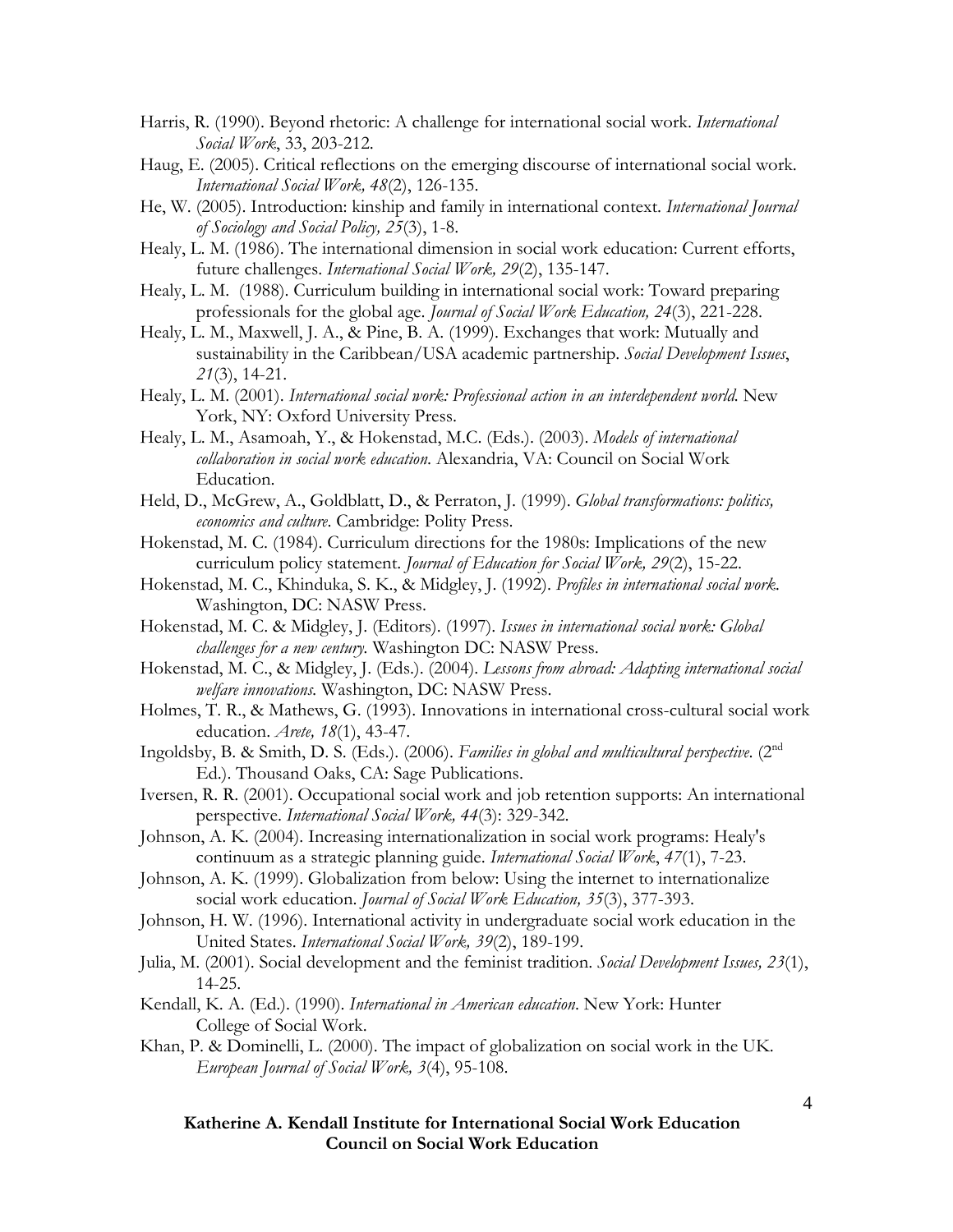- Kirschenbaum, A. (2002). Disaster preparedness: A conceptual and empirical reevaluation. *International Journal of Mass Emergencies and Disasters, 20*(1), 5-28.
- Kohli, H. K., & Faul, A. C. (2005). Cross-cultural differences towards diversity issues in attitudes of graduating social work students in India and the United States. *International Social Work 48*(6), 809-822
- Korten, D. (1995). *When corporations rule the world*. West Hartford, CT: Kumarian Press, Inc.
- Korten, D. C. (1990). *Getting to the 21st century: Voluntary action and the global agenda*. West Hartford, CT: Kumarian Press, Inc.
- Laurell, A. C., & Wences, M. I. (1994). Do poverty programmes alleviate poverty? The case of the Mexican National Solidarity Programme. *International Journal of Health Services, 24*(3), 381-401.
- Lindell, M. K. (1994). Are local emergency planning committees effective in developing community disaster preparedness? *International Journal of Mass Emergencies and Disasters, 12*(2), 159-182.
- Link, R. J., & Healy, L. M. (Eds.) (2004). *Teaching international content: Model syllabi and modules for social work educators*. Washington, DC: CSWE Publications.
- Lomborg, B. (Ed.). (2004). Global crises, global solutions. Cambridge: Cambridge University Press.
- Lyons, K. H. (1999). International social work: themes and perspectives. Aldershot, Hants, England; Brookfield, Vt.: Ashgate, Arena.
- Manion, H. K. (2005). A global perspective on intellectual property rights. *International Social Work*, *48*(1), 77-87.
- Martinez-Brawley, E. E. (1999). Social work, postmodernism and higher education. *International Social Work, 42*(3), 333-346.
- Mathbor, G. M. (2003). Conflict and cooperation: Dynamics in development. *Canadian Journal of Development Studies, 24*(2), 204-207.
- Mayadas, N. S. (1997). *International handbook on social work theory and practice*. Rochester, NY: Greenwood Books.
- Maynard, K. A. (2001). *Healing communities in conflict: International assistance in complex emergencies*. New York: Columbia University Press.
- McDonald, D. (1999). Issues in International Social Work: Global challenges for a new century. *International Social Wor*k*, 42*(2), 253-255.
- McEntire, D. A., & Myers, A. (2004). Preparing communities for disasters: Issues and processes for government readiness. *Disaster Prevention and Management, 13*(2), 140- 152.
- McGlown, K. J. (2004). *Terrorism and disaster management: Preparing healthcare leaders for the new reality*. ACHE Management Series. Health Administration Press: Chicago, Il.
- Meyer, M., & Prugl, E. (Eds.). (1999). *Gender and global governance.* Lanham, MD: Rowman & Littlefield Publishers.
- Midgley, J. (2001). Issues in international social work: Resolving critical debates in the profession. *Journal of Social Work, 1*(1), 21-35.
- Midgley, J. (1997). *Social welfare in global context*. Thousand Oaks, CA: Sage.
- Midgley, J. (1990). International social work: Learning from the third world. *Social Work, 35*(4), 295-301.
- Midgley, J. & Sherraden, M. (Eds.). (1997). *Alternatives to social security: An international inquiry*. Westport, CT: Auburn House.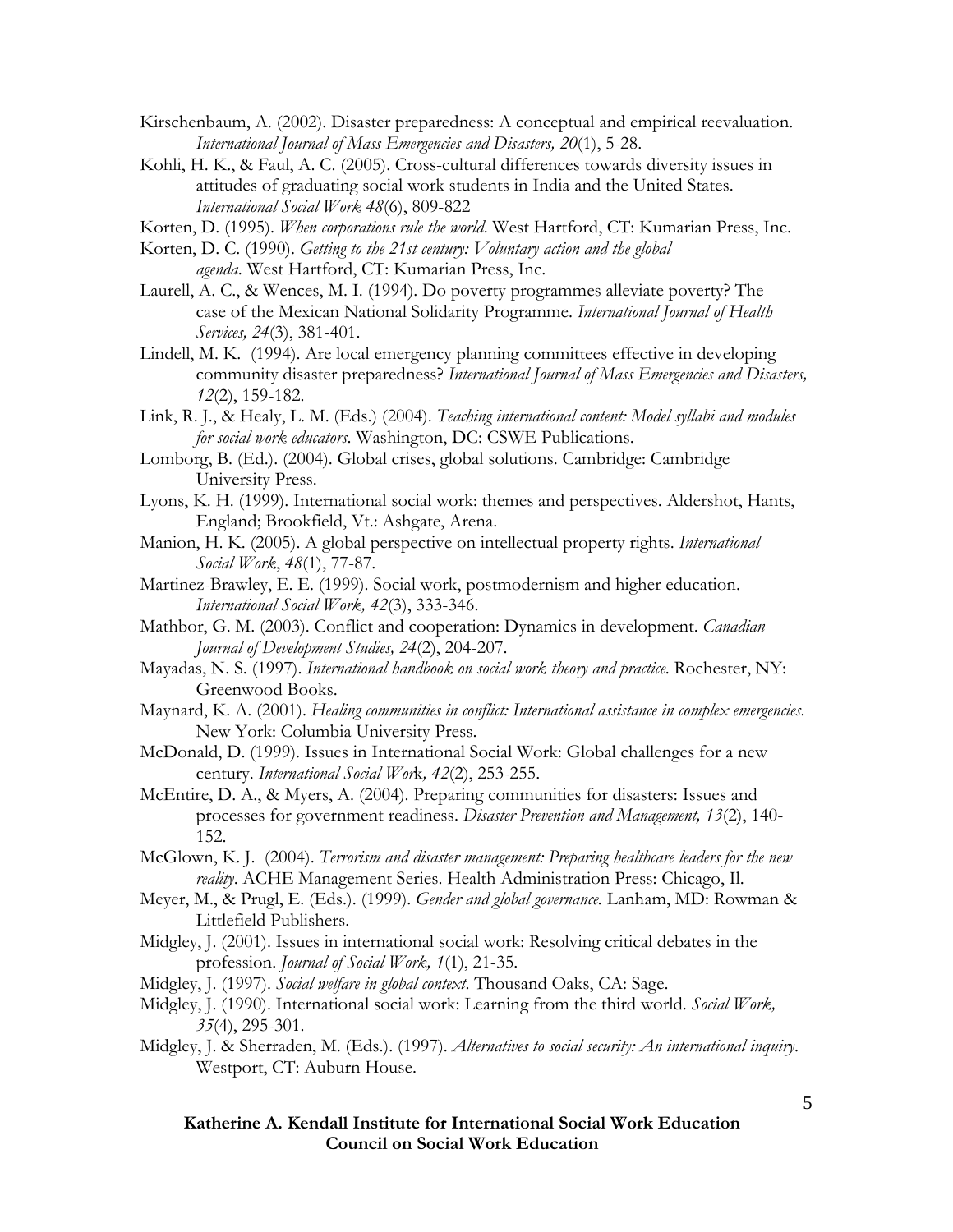- Midgley, J., & Tracy, M. B. (1996). *Challenges to social security: An international exploration*. Westport, CT: Auburn House.
- Minnear, L. (2002). *The humanitarian enterprise: Dilemmas & discoveries*. Bloomfield, CT: Kumarian Press.
- Mileti, Dennis S. (1989). Catastrophe planning and the grass roots: A lesson to the U.S.A. from the U.S.S.R. *International Journal of Mass Emergencies and Disasters*, *7*(1), 57-67.
- Mishra, R. (2005). Social rights as human rights: Globalizing social protection. *International Social Work, 48*(1), 9-20.
- Mitchell, J. K. (1999). *Crucibles of hazard: Mega-cities and disasters in transition*. United Nations University Press: New York.
- Mohan, B. (2005). New internationalism: Social work's dilemmas, dreams and delusion. *International Social Work*, *48*(3), 241-250.
- Morales-Gómez, D. (Ed.). (1999). *Transnational social policies: The new development challenges of globalization*. London: IDRC /Earthscan.
- Morelli, P. T. T. (1998). Cross-cultural considerations for social work practice: A teaching module utilizing the "international pilot study of schizophrenia (IPSS): Five year follow-up findings". *The Journal of Baccalaureate Social Work, 4*(1), 75-85.
- Morley, C. (2004). Critical reflection in social work: a response to globalisation? *International Journal of Social Welfare, 13*(4), 297-303.
- Morrisson, C., & Jütting J. P. (2005). Women's discrimination in developing countries: A new data set for better policies. *World Development, 33*(7)*,* 1065-1081.
- Nagy, G., & Falk, D. (2000). Dilemmas in international and cross-cultural social work education. *International Social Work*, *43*(1), 49-60.
- Nealy, L. M. (1987). International agencies as social work settings: Opportunity, capability, and commitment. *Social Work, 32*(5), 405-409.
- Nelson, J., & Bartoli, H. (2002). *Building partnerships: Cooperation between the United Nations system and the private sector.* United Nations Publications.
- Newman, B., & Thomson, R. J. (1989). Economic growth and social development: A longitudinal analysis of causal priority. *World Development*, *17*(4), 461-471.
- Neysmith, S., & Chen, X. (2002). Understanding how globalisation and restructuring affect women's lives: Implications for comparative policy analysis. *International Journal of Social Welfare, 11*(4), 243-349.
- Nimmagadda, J., & Cowger, C. D. (1999). Cross-cultural practice: social worker ingenuity in the indigenization of practice knowledge. *International Social Work*, 42, 261-276.
- Norman, J. & Hintze, H. (2005). A sampling of international practice variations. *International Social Work*, 48(5), 553-567.
- Nowak, B. J. (1999). Social work in the Bahamas: a profession helps to build a nation. *International Social Work*, 42, 117-126.
- Otto, H. U., & Schaarschuch, A (1999). A new social service professionalism? The development of social work theory in Germany. *International Journal of Social Welfare, 8*(1), 38-46.
- Ow, R. (1999). Social work in a multicultural context. *International Social Work, 42*(1), 7-14.

Panos, P. T., Panos, A., Cox, S. E., Roby, J. L., & Matheson, K. W. (2002). Ethical issues concerning the use of videoconferencing to supervise international social work field practicum students. *Journal of* Social Work *Education, 38*(3), 421-437.

Perlmutter, F. D. (1994). *Women and social change: Cross cultural case studies of nonprofit* 

**Katherine A. Kendall Institute for International Social Work Education Council on Social Work Education**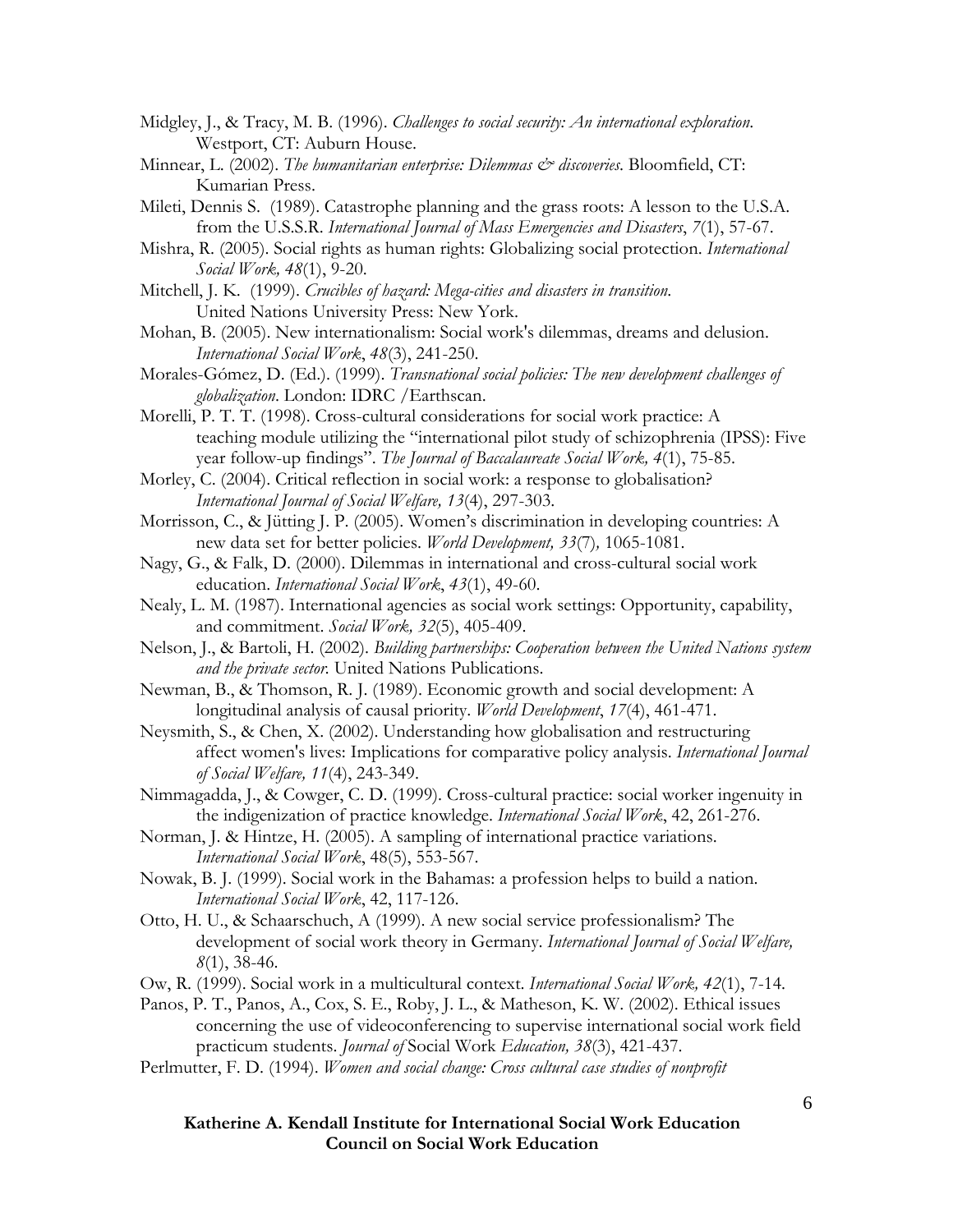*organizations*. Silver Springs: NASW Press.

- Pawar, M., Hanna, G., & Sheridan, R. (2004). International social work practicum in India. *Australian Social Work*, 57(3), 223-236.
- Pettys, G. L., Panos, P. T., Cox, S. E., & Oosthuysen, K. (2005). Four models of international field placement. *International Social Work*, *48*(3), 277-288.
- Phongvivat, C. (2002). Social work education in Thailand. *International Social Work, 45*(3), 293-303.
- Rambally, R. E. T. (1999). Field education in a developing country: Promoting organizational change and social development. *International Social Work, 42*(4), 485-496.
- Razack, N. (2002). A critical examination of international student exchanges. *International Social Work, 45*(2), 251-266.
- Reichert, E. (1998). The role of a study abroad course in undergraduate social work education. *The Journal of Baccalaureate Social Work, 4*(1), 61–71.
- Rieff, D. (2003). *A bed for the night: Humanitarianism in crisis*. New York: Simon & Schuster.
- Roberts, W. T. (2005). The uneven globalization of civil society organizations and the consequences for cross-national disparities in human development. *International Journal of Sociology and Social Policy, 25*(1-2), 118-144
- Roby, J. L. (2005). Women and children in the global sex trade: Toward more effective policy. *International Social Work, 48*(2), 136-147.
- Roff, S. (2004). Nongovernmental organizations: The strengths perspective at work. *International Social Work, 47*(2), 202-212.
- Sanders, D. S. (1984). Developing a graduate social work curriculum with an internationalcross cultural perspective. *Journal of Education for Social Work, 13*(3), 76-83.
- Saltman, J., Gumpert, J., Allen-Kelly, K., & Zubrzycki, J. (2004). Rural social work practice in the United States and Australia: A comparison. *International Social Work, 47*(4), 515- 53.
- Schatz, M. F. R., & Jenkins, L. E. (2003). Space to grow using dialogue: Techniques for multinational, multicultural learning. *International Social Work, 46*(4), 481-494.
- Scott, D. R., & Groza, V. (2004). Romanian adoptees: A cross-national comparison. *International Social Work, 47*(1), 53-79.
- Seipel, M. M. O. (2003). Global poverty no longer an untouchable problem. *International Social Work*, *46*(2), 191-207.
- Sewpaul, V. (2005). *International Social Work*, *48*(2), 123-125.
- Shera, W., & Bogo, M. (2001). Social work education and practice: Planning for the future. *International Social Work, 44*(2), 197-210.
- Shin, D. (2000). Economic policy and social policy: Policy-linkages in an era of globalisation. *International Journal of Social Welfare, 9*(1), 17-30.
- Skolnik, L., Wayne, J., & Raskin, M. S. (1999). A worldwide view of field education structures and curricula. *International Social Work, 42*(4), 471-483.
- Stubbs, P. (2002). Globalisation, memory and welfare regimes in transition: Towards an anthropology of transnational policy transfers. *International Journal of Social Welfare, 11*(4), 321-349.
- Taylor, Z. (1999). Values, theories and methods in social work education: A culturally transferable core? *International Social Work, 42*(3), 309-318.
- Tesoriero, F., & Rajaratnam, A. (2001). Partnership in education: An Australian school of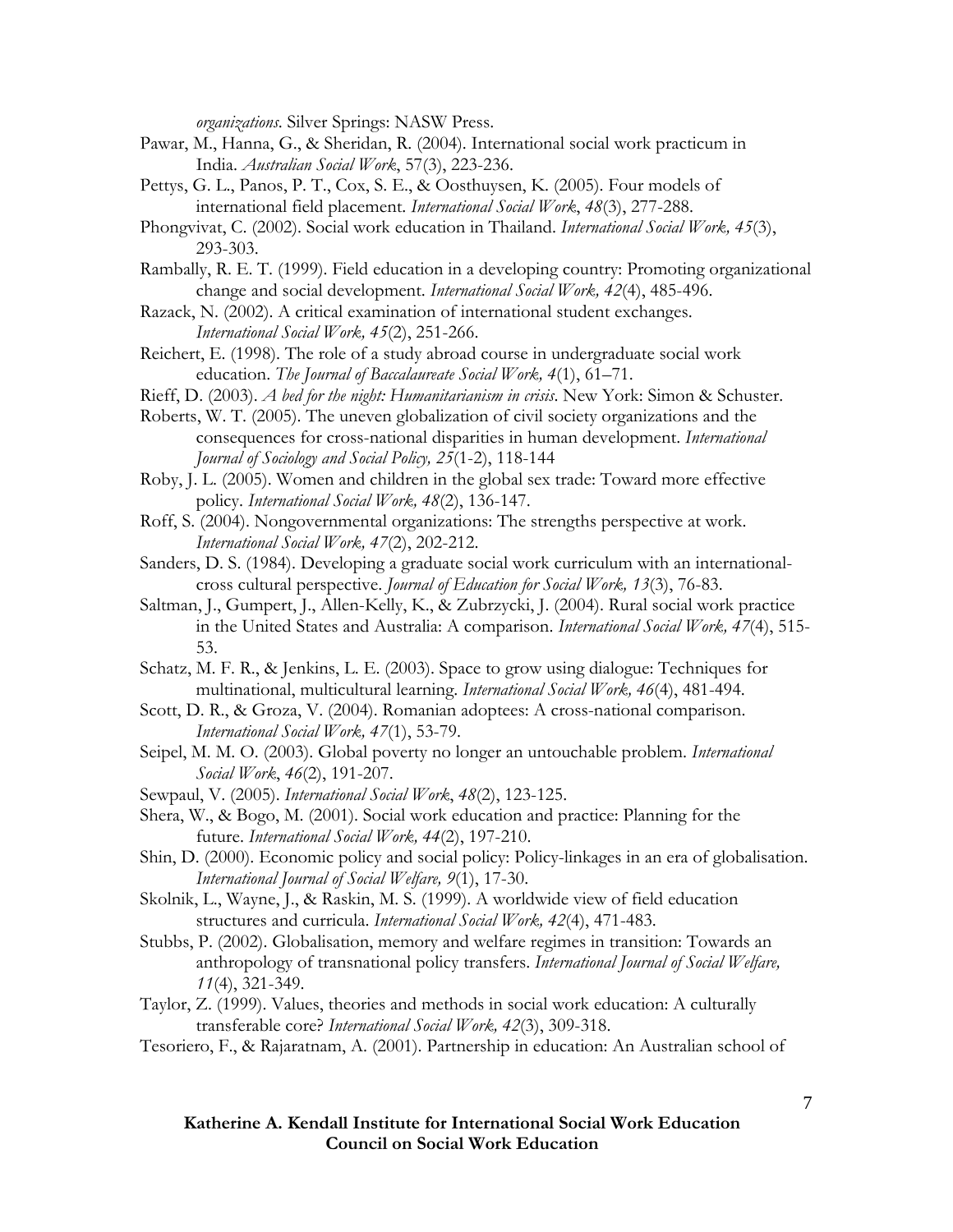social work and a South Indian primary health care project. *International Social Work, 44*(1), 31-41.

- Tunney, K. (2002). Learning to teach abroad: Reflections on the role of the visiting social work educator. *International Social Work*, 45, 435-446.
- Verschelden, C. (1993). Social work values and pacifism: Opposition to war as a professional responsibility. *Social Work, 38*(6), 765-769.
- Weiss, I. (2005). Is there a global common core to social work? A cross-national comparative study of BSW graduate students. *Social Wor*k*, 50*(2), 101-110.
- Weiss, I., Spiro,S., Sherer, M., & Korin-Langer, N. (2004). Social work in Israel: Professional characteristics in an international comparative perspective. *International Journal of Social Welfare, 13*(4), 287-296.
- Wetzel, J. W. (2000). Women and mental health: A global perspective. *International Social Work, 43*, 205-215.
- Xueluan Xia, Jing Guo (2002). Historical development and characteristics of social work in today's China. *International Journal of Social Welfare, 11*(3), 254-262.
- Yanay, U. & Benjamin, S. (2005). The role of social workers in disasters: The Jerusalem experience. *International Social Work, 48*(3), 263-276.
- Yip. K. (2005). A dynamic Asian response to globalization in cross-cultural social work. *International Social Work, 48*(5), 593-607.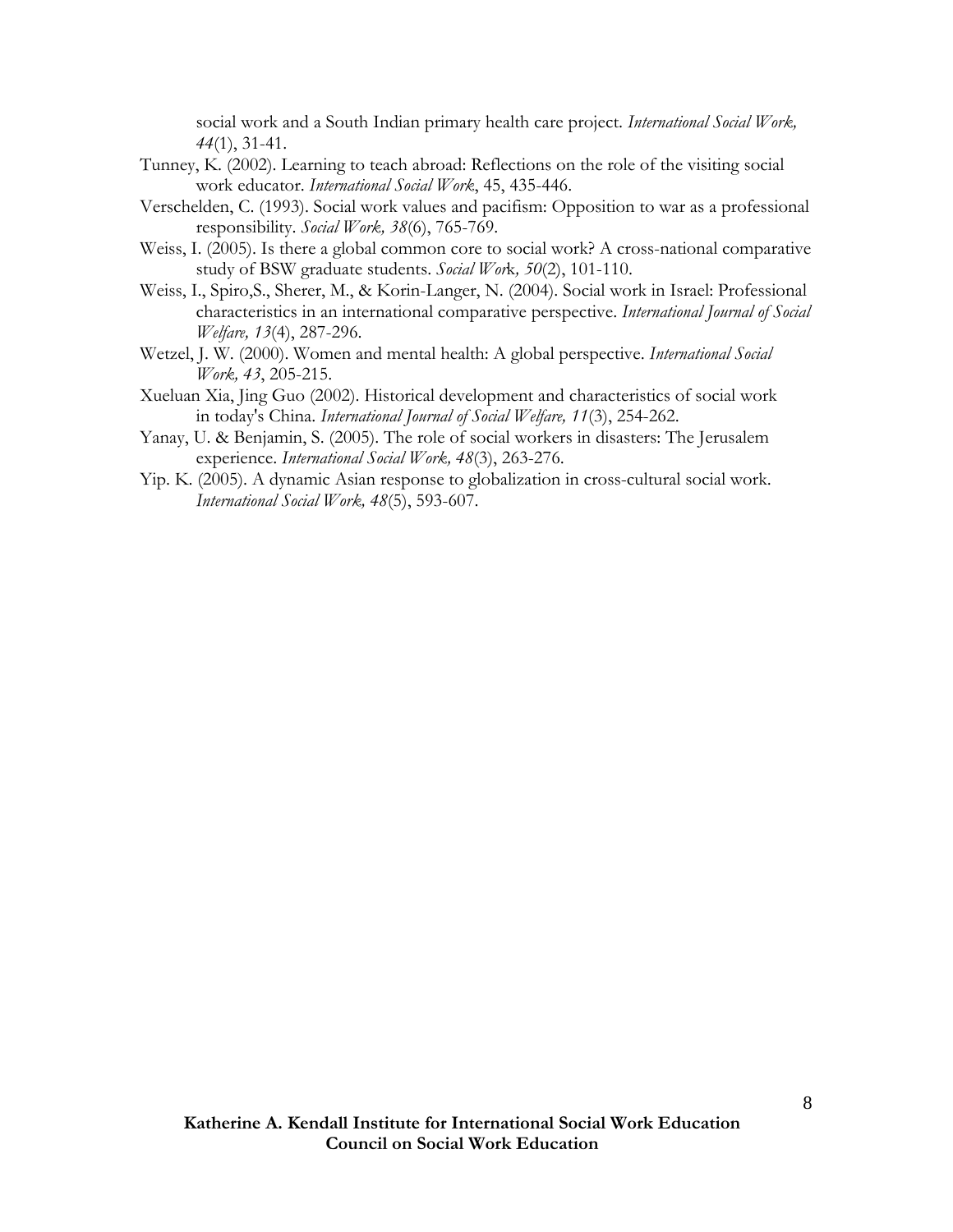#### **BOOKS**

- Allen, R. D. (Ed.). (1993). *Handbook of post disaster interventions*. Corte Madera, CA: Select Press.
- Altbach, P. (Ed.). (1996). *The international academic profession. Portraits from fourteen countries*. Princeton, NY: Carnegie Foundation for the Advancement of Teaching.
- Anderson, M. B. (1999). *Do no harm: How aid can support peace-or war*. Boulder, CO: Lynne Rienner Publishers.
- Bales, K. (2000). *Disposable people: New slavery in the global economy*. Berkeley, CA: University of California Press.
- Barker, R. L. (1999). *The Social Work Dictionary, 4<sup>th</sup> Edition*. Washington, D.C: NASW Press.
- Bhagwati, N. Jagdish (2004). *In defense of globalization*. New York: Oxford University Press.
- Bhalla, S. Surjit (2002). *Imagine there's no country: Poverty, inequality, and growth in the era of globalization*. Washington: Institute for International Economics.
- Bok, F. (2004). *Escape from slavery: The true story of my ten years in captivity and my journey to freedom in America*. New York: St. Martin's Press.
- Brian-Lawson, K., Lawson, A. H., & Jones, A. R. (Eds.). (2001). *Family-center policies and practices: International implications*. New York: Columbia University Press.
- Brysk, A. (2002). *Globalization and human rights*. Berkeley, CA: University of California Press.
- Burg, S., & Shoup, P. S. (2000). *The war in Bosnia-Herzegovina: Ethnic conflict and international intervention*. Armonk, NY: M.E. Sharpe.
- Cavanagh, John & Mander, Jerry (2004). Alternatives to economic globalization: A better world is possible. San Francisco, CA: Berrett-Koehler Publishers.
- Center for Child and Society. (2002). *International perspectives on child protection*. Glasgow: University of Glasgow.
- Delgado, M., J. K., & Rohani, M. (2005). *Social work practice with refugee and immigrant youth in the United States*. New York: Allyn & Bacon.
- Dervis, Kemal (2005). *A better globalization: legitimacy, governance, and reform*. Washington DC: Brookings Institution Press.
- de Soto, H. (2000). *The mystery of capital: Why capitalism triumphs in the West and falls everywhere else.* New York: Basic Books.
- Dillard, J. M. (1983). *Multicultural counseling: Toward ethnic and cultural relevance in human encounters.*  Chicago: Nelson-Hall.
- Dixon, J. (1999). *Social security in global perspective*. Westport, London: Praeger.
- Elliott, D., Mayadas, N. S., & Watts, T. D. (Eds.). (1990). *The world of social welfare: Social welfare and social services in international context*. Springfield, IL: Charles C. Thomas.
- Estes, R. J. (1992). *Internationalizing social work education: A guide to resources for a new century.*  Philadelphia, PA: University of Pennsylvania School of Social Work.
- Etzioni, Amitai (2004). *From empire to community: A new approach to international relations*. New York: Palgrave Macmillan.
- Flanagan, Robert J. (2006). *Globalization and labor conditions: Working conditions and worker rights in a global economy*. Oxford, UK: Oxford University Press.
- Franchi, Vije; PhD, and Duncan, Norman (Ed.). (2003). *Prevention and intervention practice in post-apartheid South Africa.* New York: The Haworth Press.
- Friedman, M. Benjamin (2005). The Moral Consequences of Economic Growth. New York, NY: Knopf.

**Katherine A. Kendall Institute for International Social Work Education Council on Social Work Education**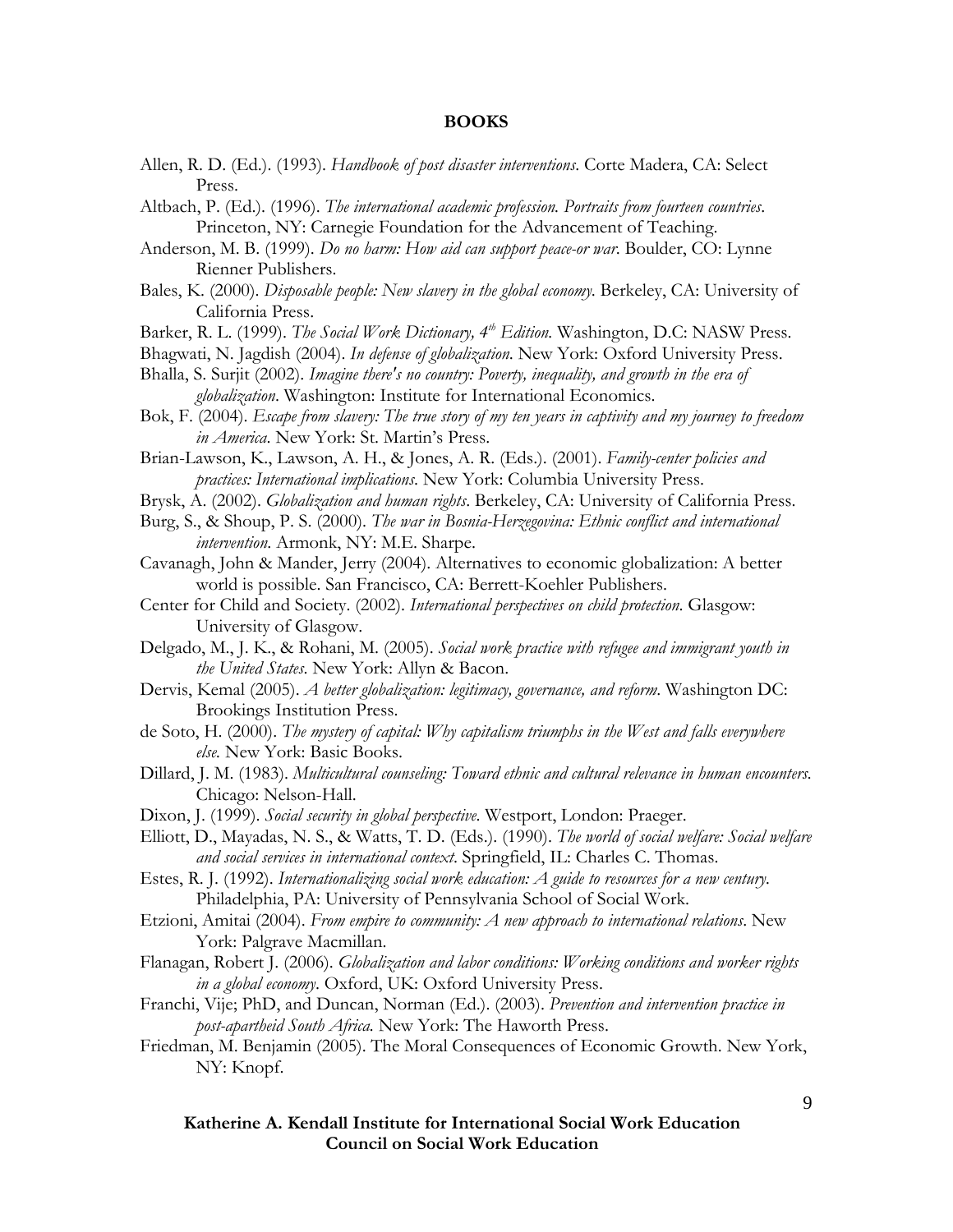Gourevitch, A. Peter & Shinn, James (2005). *Political power and corporate control: The new global politics of corporate governance*. Princeton, CT: Princeton University Press.

- Hamon, R. Raeann (Ed.). (2006). *International family studies: Developing curricula and teaching tools*. New York: The Haworth Press.
- Hartmann, Heidi (Ed.). (2006). *Gendering politics and policy: Recent developments in Europe, Latin America, and the United States.* New York: The Haworth Press.
- Hartmann, Heidi (Ed.). (2006). *Women, work, and poverty: Women centered research for policy change*. New York: The Haworth Press.
- Hatton, J. Timothy and Williamson, G. Jeffrey (2006). Global migration and the world economy: Two centuries of policy and performance. Cambridge, MA: MIT Press.
- Hilts, Philip J. (2005). *Rx for survival: Why we must rise to the global health challenge*. New York, NY: Penguin Press.
- Kapstein, Ethan B. (2006). *Economic justice in an unfair world: Toward a level playing field*. Princeton, N.J.: Princeton University Press.
- Kapur, Devesh & McHale, John (2005). *Give us your best and brightest: The global hunt for talent and its impact on the developing world*. Washington DC: Center for Global Development.
- Keane, John (2003). *Global civil society?*. New York: Cambridge University Press.
- Korten, C. David (2006). The great turning: From empire to earth community. San Francisco, CA: Berrett-Koehler Publishers.
- Korten, C. David (1995). When corporations rule the world. San Francisco, CA: Berrett-Koehler Publishers.
- Levine, R. (2004). *Millions saved: Proven successes in global health*. Washington, DC: Center for Global Development.
- Lynn, Barry C. (2005). *End of the line: The rise and coming fall of the global corporation*. Doubleday.
- Ngoh, T., & Methta, K. (Eds.). (2002). *Extending the frontiers: Social issues and social work in Singapore*. Singapore: Eastern Universities Press.
- Mahoney, M. Annette (Ed.). (2005). *The health and well-being of Caribbean immigrants in the United States.* New York: The Haworth Press.
- Mann, Catherine L. with Kirkegaard, Funk Jacob (2006). *Accelerating the globalization of America: The role for information technology*: Institute for International Economics.
- Maren, M. (2002). *The road to hell: The ravaging effects of foreign aid and international charity*. New York: Free Press.
- Martin, Philip, Abella, Manolo & Kuptsch, Christiane (2005). *Managing labor migration in the twenty-first century*. New Haven, CT: Yale University Press.

Mishkin, Frederic S. (2006). *The next globalization: How disadvantaged nations Can harness their Financial Systems to Get Rich*. Princeton, N.J.: Princeton University Press.

- Moss, J. Todd (2007). African development: Making sense of the issues and actors. Boulder, CO: Lynne Rienner Publishers.
- Platt, R. H. (1999). *Disasters and democracy: The politics of extreme natural events.* Washington, DC: Island Press.
- Potocky-Tripodi, M. (2002). *Best practices for social work with refugees and immigrants*. New York: Columbia University Press.
- Power, S., & Allison, G. (2000). *Realizing human rights: Moving from inspiration to impact*. New York: Palgrave MacMillan.
- Prigoff, A. (2000). *Economics for social workers: Social outcomes of economic globalization with strategies for community action*. Belmont, CA: Wadsworth.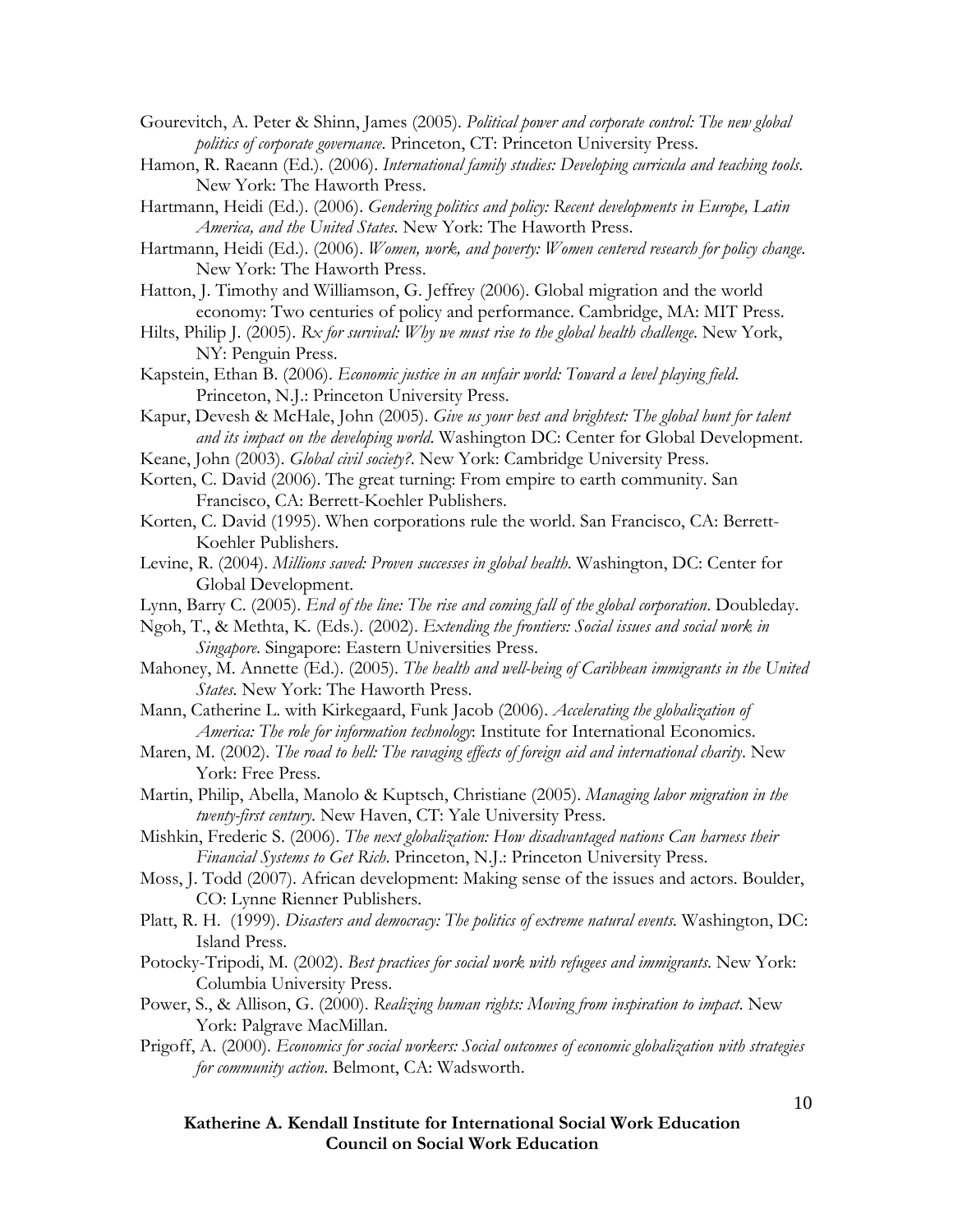Rahman, A. (1999). Women and microcredit in rural Bangladesh. Boulder, CO: Westview Press.

Ramanathan, C. S., & Link, R. J. (Ed.). (1999). *All our futures: Principles and resources for social Work in practice in a global era.* Belmont, CA: Wadsworth Publishing Company.

Ravallion, M., & Datt, G. (1999), *When is growth pro-poor? Evidence from the Diverse Experience of India's States*. Policy Research Working Paper WPS 2263, Washington D.C.: World Bank.

Rhoades, F. George & Sar, Vedat (Ed.). (2006). *Trauma and dissociation in a cross-cultural perspective: Not just a North American phenomenon*. New York: The Haworth Press.

Rosenau, N. James, Earnest, C. David Ferguson, H. Yale & Holsti, R. Ole (2005). *On the cutting edge of globalization: An inquiry into American elites*. Lanham, MD: Rowman & Littlefield.

Sachs, J. D. (2005). *The end of poverty: Economic possibilities for our time*. New Jersey: Penguin Press.

Samuda, R. J., & Wolfgang, A. (Eds.) *(*1985). *Intercultural counseling and assessment: Global perspectives.* Lewiston, NY: Hogrefe.

Sandler, Ronald & Pezzullo, C. Phaedra (Eds.). (2007). *Environmental justice and environmentalism: The social justice challenge to the environmental movement*.

Schaeffer, R. K. (2003). *Understanding globalization: The social consequences of political, economic and environmental change.* Lanham MD: Rowman & Littlefield.

Schlosberg, David (2002). *Environmental justice and the new pluralism: The challenge of difference for environmentalism*. Oxford, UK: Oxford University Press.

Sen, A. (1999). *Development as freedom*. New York: Random House.

Smith, C. Stephen (2005). *Ending global poverty: A guide to what works*. Hampshire: Palgrave Macmillan.

- Sowell, T. (2004). *Affirmative action around the world: An empirical study*. New Haven: Yale University Press.
- Stiglitz J. (2002). *Globalisation and its discontents.* London, UK: Allen Lane.

Stoesz, D., Guzzetta, C., & Lusk, M. (1999). *International development*. Needham Heights, MA: Allyn & Bacon.

Tahmindjis, Phillip & Graupner, Helmut (Ed.). (2005). *Sexuality and human rights: A global overview*. New York: The Haworth Press.

Terri, F. (2002). *Condemned to repeat? The paradox of humanitarian action*. Ithaca, NY: Cornell University Press.

Thomas, M. (2000). *Multicultural counseling and human development theories: 25 theoretical perspectives*. Springfield: Charles Thomas.

Townsend, P., & Gordon, D. (Eds.) (2002). World poverty: New policies to defeat old enemy. Bristol: Policy Press.

Twelvetrees, A. (Ed.). (1994). *Community Economic Development in the UK and the USA*. London: Pluto Press.

United States Department of Health and Human Services. (1997). *Social security programs throughout the world, 1997*. Washington, DC: Social Security Administration.

Watts, T. D., Elliott, D., & Mayadas, N. (Eds.). (1995). *International handbook on social work education*. Westport, CT: Greenwood.

Weinstein, M. M. (2005). *Globalization: What's new?*. New York: Columbia University Press.

**Katherine A. Kendall Institute for International Social Work Education Council on Social Work Education** 

UNICEF (2004). *The state of the world's children*. New York: Oxford University Press.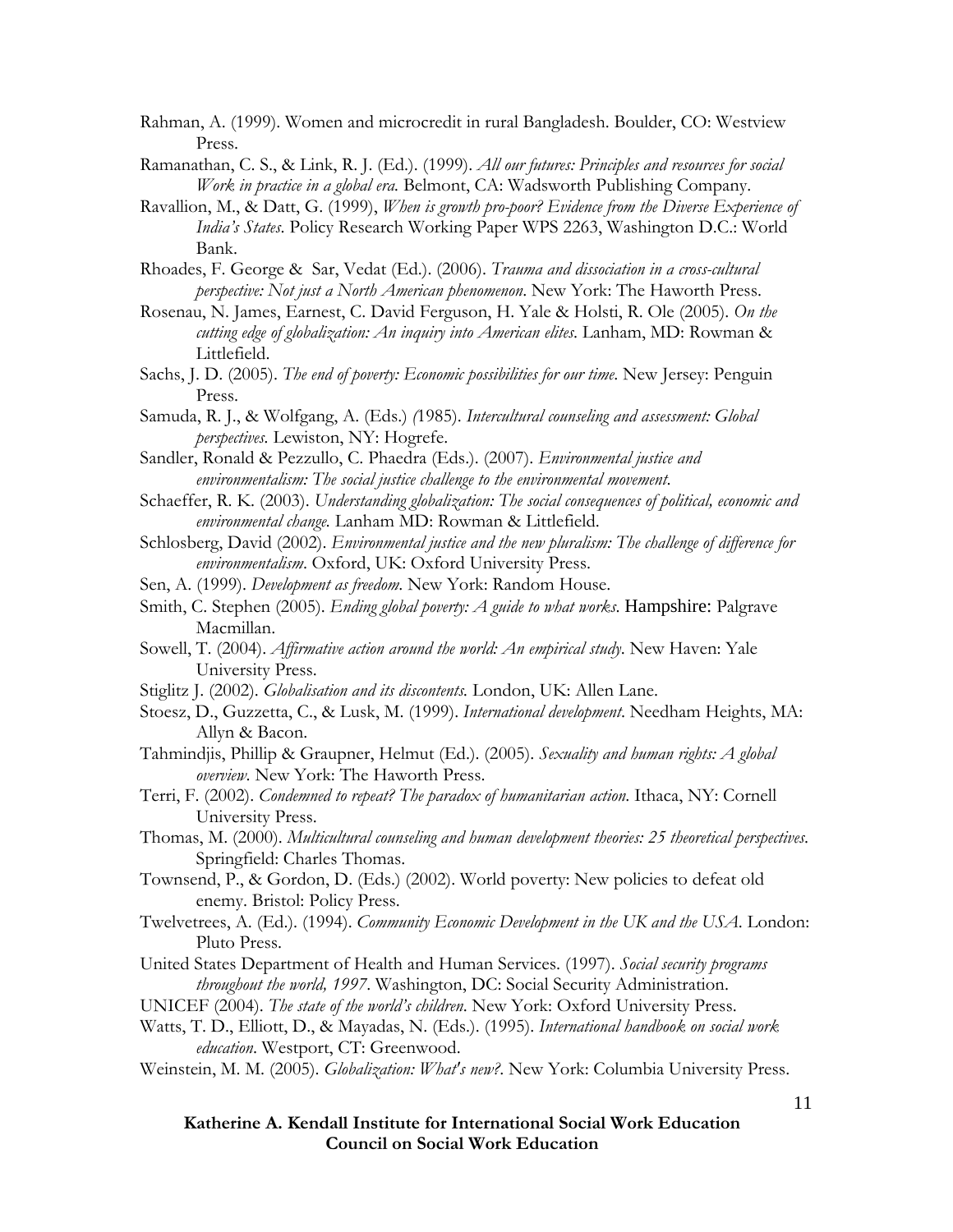Wolf, Martin (2004). *Why globalization works*. New Haven: Yale University Press.

- World Bank. (1990). *World development report, 1990: Global poverty*. New York: Oxford University Press.
- van Wormer, K. (2005). *Introduction to social welfare and social work: The U.S. in global perspective*. Belmont, CA: Wadsworth Publishing.
- Yunus, M. (1999). Banker to the poor: Microlending and the battle against world poverty. New York: Public Affairs.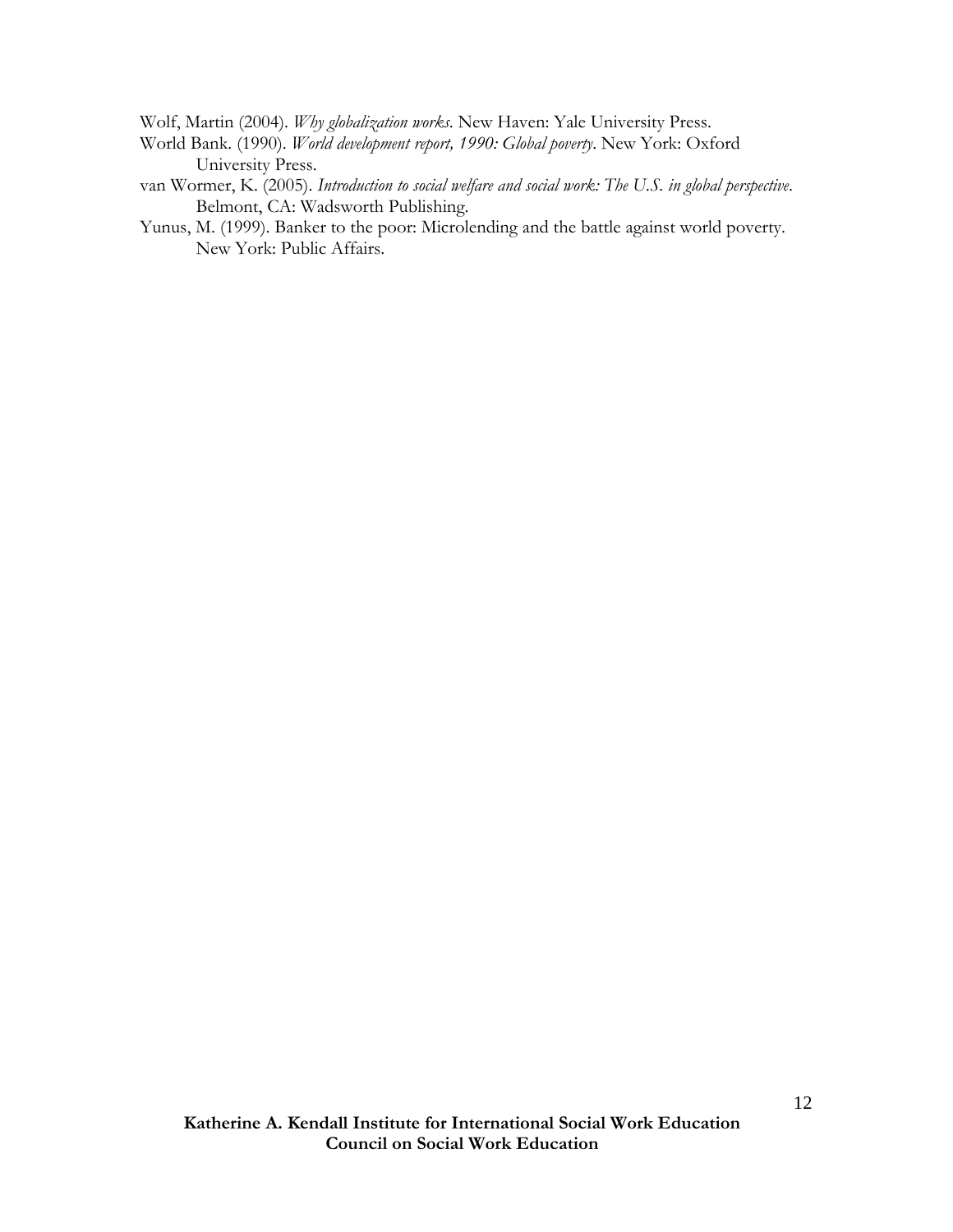# **Journal Resources**

- African Affairs
- African Development Review
- Africa Research Bulletin: Political, Social and Cultural Series
- Asia Pacific Journal of Social Work and Development
- Australian Social Work
- Australasian Journal on Ageing
- British Journal of Learning Disability
- British Journal of Social Work
- Canadian Review of Social Policy
- Canadian Social Work Review
- Caribbean Journal of Social Work
- Community Development Journal
- Critical Social Policy
- Development Policy Review
- Development and Change
- European Sociological Review
- Forced Migration Review
- Global Social Policy
- Health Care for Women International
- Hong Kong Journal of Social Work
- Journal of African Economies
- Journal of Asian Studies
- Journal of Comparative Social Welfare
- Journal of Ethnic and Cultural Diversity in Social Work
- Journal of European Social Policy
- **Journal of Development Studies**
- Journal of Globalisation, Societies & Education
- Journal of Higher Education in Africa
- Journal of Humanitarian Assistance
- Journal of Immigrant and Refugee Studies
- Journal of Immigrant & Refugee Services
- Journal of Intercultural Studies
- Journal of Marriage and Family
- Journal of Refugee Studies
- Journal of Social Development in Africa
- **Journal of Socio-Economics**
- Journal of Social Work
- Indian Journal of Gender Studies
- Indian Journal of Social Work